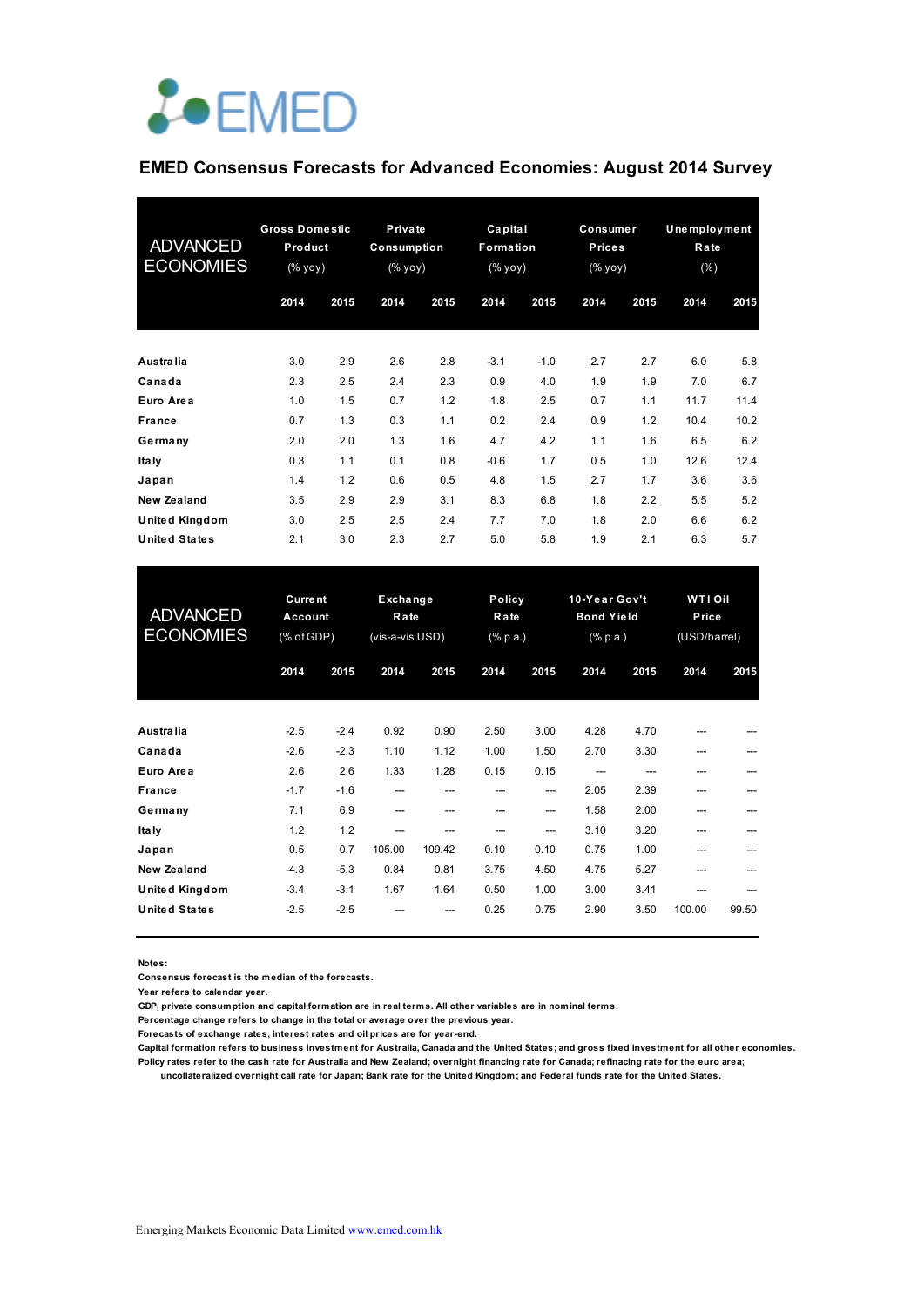

#### **EMED Consensus Forecasts for Emerging Markets: August 2014 Survey**

|                       | <b>Gross Domestic</b> |      | Private     |      | Fixed      |      | Consumer |      | Unemployment |      |  |
|-----------------------|-----------------------|------|-------------|------|------------|------|----------|------|--------------|------|--|
| <b>EMERGING</b>       | Product               |      | Consumption |      | Investment |      | Prices   |      | Rate         |      |  |
| <b>MARKETS</b>        | (%                    |      | (% yoy)     |      | (%         |      | (%       |      | (% )         |      |  |
|                       | 2014                  | 2015 | 2014        | 2015 | 2014       | 2015 | 2014     | 2015 | 2014         | 2015 |  |
|                       |                       |      |             |      |            |      |          |      |              |      |  |
|                       |                       |      |             |      |            |      |          |      |              |      |  |
| Argentina             | $-0.3$                | 1.5  | 0.5         | 1.4  | $-2.0$     | 2.9  | 25.6     | 27.1 | 7.6          | 7.6  |  |
| <b>Brazil</b>         | 1.5                   | 2.0  | 2.0         | 2.1  | $-2.0$     | 1.6  | 6.3      | 6.0  | 5.6          | 5.8  |  |
| Chile                 | 3.3                   | 4.0  | 3.9         | 4.0  | $-0.5$     | 3.8  | 3.5      | 3.0  | 6.1          | 6.2  |  |
| China                 | 7.4                   | 7.2  | 8.0         | 8.0  | 7.1        | 7.2  | 2.6      | 3.0  | 4.1          | 4.1  |  |
| Colombia              | 4.8                   | 4.5  | 4.8         | 4.5  | 7.1        | 7.5  | 2.9      | 3.2  | 9.3          | 9.2  |  |
| <b>Czech Republic</b> | 2.2                   | 2.5  | 1.3         | 1.8  | 4.9        | 3.6  | 0.9      | 2.0  | 7.0          | 6.5  |  |
| <b>Hong Kong</b>      | 3.2                   | 3.5  | 3.3         | 3.7  | 4.0        | 4.4  | 3.8      | 3.5  | 3.2          | 3.2  |  |
| Hungary               | 2.5                   | 2.2  | 1.8         | 2.0  | 3.8        | 3.8  | 0.5      | 2.7  | 8.8          | 8.9  |  |
| India                 | 5.3                   | 5.8  | 5.0         | 5.7  | 3.7        | 6.2  | 8.0      | 7.4  | --           | --   |  |
| Indonesia             | 5.3                   | 5.6  | 5.2         | 5.3  | 4.7        | 6.0  | 6.2      | 5.7  | 6.2          | 6.2  |  |
| Malaysia              | 5.2                   | 5.0  | 6.5         | 5.6  | 7.5        | 6.7  | 3.3      | 3.5  | 3.1          | 3.0  |  |
| Mexico                | 2.7                   | 3.8  | 2.5         | 3.6  | 3.4        | 6.9  | 3.9      | 3.5  | 4.6          | 4.3  |  |
| <b>Philippines</b>    | 6.3                   | 6.4  | 5.7         | 5.8  | 11.0       | 8.4  | 4.2      | 3.9  | 7.0          | 7.1  |  |
| Poland                | 3.1                   | 3.6  | 2.5         | 3.0  | 5.6        | 6.1  | 0.8      | 2.0  | 12.3         | 10.0 |  |
| Russia                | 0.5                   | 1.7  | 1.9         | 2.0  | $-2.3$     | 1.2  | 6.5      | 5.5  | 5.8          | 5.9  |  |
| Singapore             | 3.8                   | 4.0  | 2.8         | 2.7  | 2.1        | 4.7  | 2.1      | 2.7  | 2.0          | 2.1  |  |
| South Korea           | 3.6                   | 3.8  | 2.5         | 3.2  | 4.2        | 4.2  | 1.8      | 2.5  | 3.1          | 3.1  |  |
| Taiwan                | 3.2                   | 3.5  | 2.4         | 2.5  | 3.4        | 3.4  | 1.4      | 1.8  | 4.0          | 4.0  |  |
| <b>Thailand</b>       | 1.8                   | 4.0  | 0.6         | 3.5  | $-1.6$     | 5.5  | 2.5      | 2.7  | 0.8          | 0.9  |  |
| Turkey                | 2.9                   | 3.6  | 2.4         | 2.9  | 2.1        | 4.0  | 8.4      | 7.0  | 9.5          | 9.5  |  |

|                       | Money                    |                          | Merchandise    |      | <b>Merchandise</b> |      | Current    |        | Exchange        |       |
|-----------------------|--------------------------|--------------------------|----------------|------|--------------------|------|------------|--------|-----------------|-------|
| <b>EMERGING</b>       | Supply M2                |                          | <b>Exports</b> |      | Imports            |      | Account    |        | Rate            |       |
| <b>MARKETS</b>        | (%                       |                          | (%             |      | (%                 |      | (% of GDP) |        | (vis-a-vis USD) |       |
|                       | 2014                     | 2015                     | 2014           | 2015 | 2014               | 2015 | 2014       | 2015   | 2014            | 2015  |
|                       |                          |                          |                |      |                    |      |            |        |                 |       |
|                       |                          |                          |                |      |                    |      |            |        |                 |       |
| Argentina             | 21.0                     | 23.9                     | $-1.5$         | 2.1  | $-2.7$             | 3.9  | $-0.6$     | $-0.9$ | 9.15            | 11.81 |
| <b>Brazil</b>         | 13.5                     | 14.5                     | 2.9            | 5.0  | 3.1                | 4.2  | $-3.3$     | $-3.2$ | 2.35            | 2.50  |
| Chile                 | 13.8                     | 14.0                     | 4.0            | 4.1  | 3.5                | 3.2  | $-3.0$     | $-3.4$ | 548             | 553   |
| China                 | 13.0                     | 12.0                     | 6.7            | 8.0  | 6.0                | 8.0  | 2.1        | 2.1    | 6.15            | 6.05  |
| Colombia              | 16.2                     | 15.0                     | 3.5            | 5.1  | 6.1                | 7.0  | $-3.5$     | $-3.5$ | 1930            | 1995  |
| <b>Czech Republic</b> | $\overline{\phantom{a}}$ | $\overline{\phantom{a}}$ | 8.5            | 7.0  | 8.6                | 7.1  | $-1.0$     | $-1.1$ | 20.5            | 20.3  |
| <b>Hong Kong</b>      | 8.2                      | 7.4                      | 5.7            | 6.7  | 6.1                | 6.9  | 2.7        | 3.0    | 7.76            | 7.77  |
| Hungary               | 4.8                      | 7.5                      | 6.0            | 7.2  | 6.0                | 6.8  | 2.3        | 2.0    | 233             | 242   |
| India                 | 15.3                     | 15.0                     | 10.1           | 10.2 | 9.3                | 11.6 | $-2.6$     | $-2.6$ | 60.3            | 61.7  |
| Indonesia             | 11.0                     | 11.6                     | 2.9            | 5.9  | 2.0                | 3.9  | $-2.8$     | $-2.2$ | 11600           | 11700 |
| Malaysia              | 9.9                      | 8.7                      | 5.8            | 5.7  | 7.6                | 7.5  | 4.3        | 4.1    | 3.21            | 3.21  |
| Mexico                | 10.0                     | 12.0                     | 5.0            | 6.1  | 6.1                | 7.1  | $-1.8$     | $-2.1$ | 12.9            | 13.1  |
| <b>Philippines</b>    | 7.4                      | 9.0                      | 7.6            | 6.0  | 6.7                | 7.8  | 3.1        | 2.7    | 43.5            | 43.5  |
| Poland                | 6.2                      | 8.4                      | 6.1            | 6.5  | 7.1                | 7.2  | $-1.7$     | $-2.0$ | 3.11            | 3.14  |
| Russia                | 11.0                     | 13.5                     | 1.0            | 1.2  | 4.0                | 3.1  | 1.9        | 1.3    | 35.5            | 36.4  |
| Singapore             | 6.1                      | 4.2                      | 4.0            | 5.7  | 3.7                | 4.5  | 17.1       | 17.3   | 1.26            | 1.27  |
| South Korea           | 6.4                      | 8.3                      | 6.1            | 7.0  | 5.7                | 7.3  | 4.7        | 3.9    | 1027            | 1004  |
| Taiwan                | 5.6                      | 5.9                      | 4.6            | 6.1  | 4.1                | 5.8  | 10.3       | 10.0   | 29.8            | 29.8  |
| <b>Thailand</b>       | 7.0                      | 8.0                      | 3.0            | 5.5  | 0.4                | 6.2  | 0.9        | 1.1    | 33.0            | 33.4  |
| Turkey                | 14.6                     | 18.0                     | 7.7            | 6.4  | 4.0                | 5.9  | $-6.0$     | $-6.1$ | 2.16            | 2.21  |
|                       |                          |                          |                |      |                    |      |            |        |                 |       |

**Notes:** 

**Consensus forecast is the median of the forecasts.**

**Year refers to calendar year except for India for which fiscal year (April to March) is used. GDP, private consumption and fixed investment are in real terms. All other variables are in nominal terms.**

**Percentage change refers to change in the total or average over the previous year, except for money supply growth which is** 

 **based on year-end figures. Forecasts of exchange rates and interest rates are for year-end.**

Emerging Markets Economic Data Limited www.emed.com.hk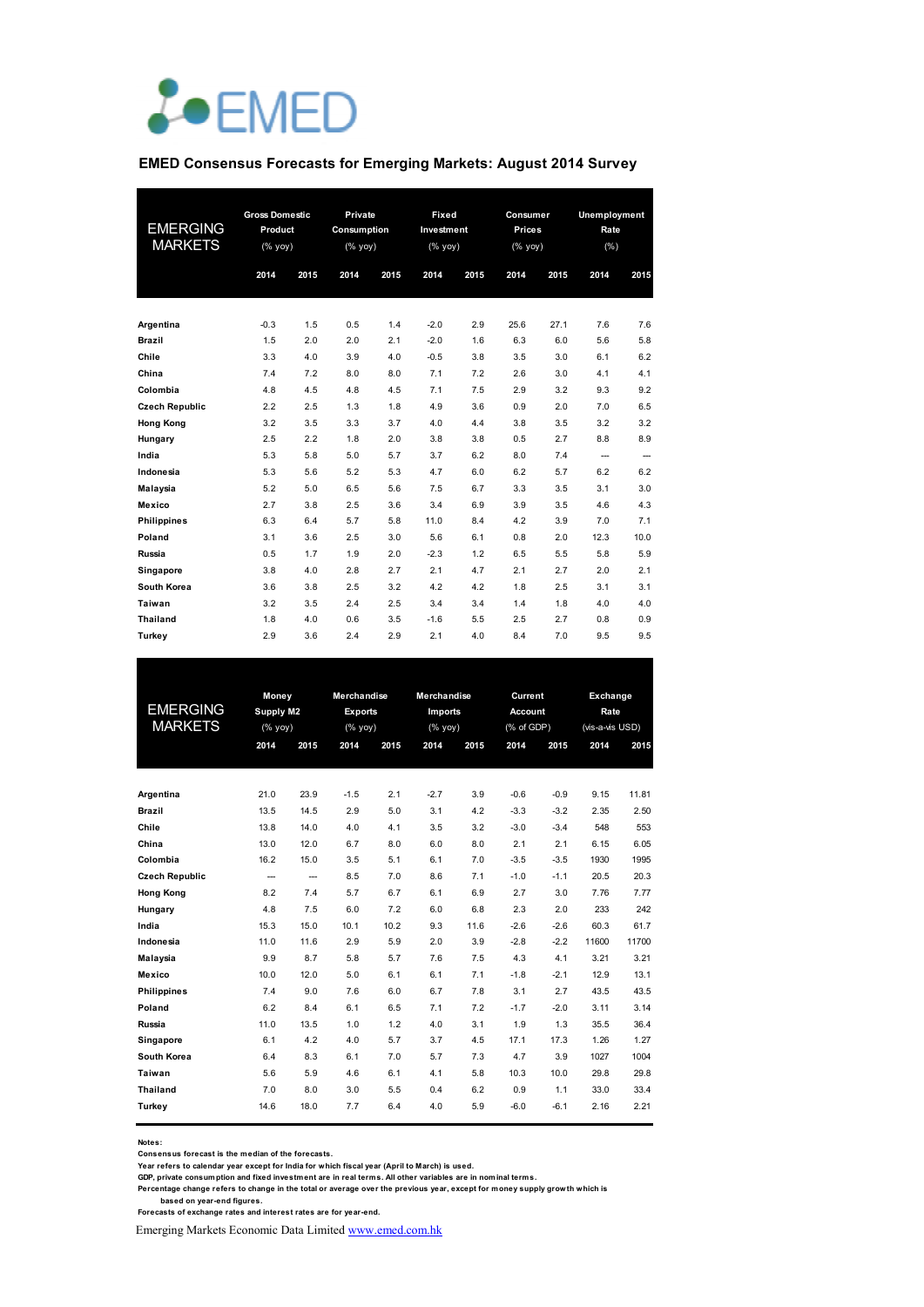

# **EMED Consensus Forecasts for the United States: August 2014 Survey**

| <b>UNITED STATES</b>                              | <b>Gross Domestic</b><br>Product<br>$(\%$ yoy) |                               | <b>Consumer</b><br><b>Prices</b><br>(% yoy) |                                 | <b>UNITED STATES</b>                                      |            | <b>Gross Domestic</b><br>Product<br>(% yoy) |            | Consumer<br><b>Prices</b><br>(% yoy) |  |
|---------------------------------------------------|------------------------------------------------|-------------------------------|---------------------------------------------|---------------------------------|-----------------------------------------------------------|------------|---------------------------------------------|------------|--------------------------------------|--|
|                                                   | 2014                                           | 2015                          | 2014                                        | 2015                            |                                                           | 2014       | 2015                                        | 2014       | 2015                                 |  |
|                                                   |                                                |                               |                                             |                                 |                                                           |            |                                             |            |                                      |  |
| <b>ABN AMRO</b>                                   | 1.8                                            | 3.8                           | 1.9                                         | 2.1                             | <b>ITOCHU Institute</b>                                   | 1.9        | 2.6                                         | 1.7        | 1.8                                  |  |
| <b>Action Economics</b>                           | 2.2                                            | 2.8                           | 1.9                                         | 2.2                             | <b>JCER</b>                                               | 2.5        | 2.8                                         | 2.6        | 2.1                                  |  |
| <b>AIB Global Treasury</b>                        | 2.5                                            | 3.0                           | 1.7                                         | 2.0                             | <b>KBC</b>                                                | 1.5        | 3.0                                         | 1.9        | 2.0                                  |  |
| Allianz                                           | 2.0                                            | 2.7                           | 2.0                                         | 2.1                             | <b>Kiel Economics</b>                                     | 2.1        | 3.0                                         | 1.9        | 2.6                                  |  |
| Asiya Investments                                 | 2.5                                            | 3.0                           | 1.7                                         | 1.9                             | Korea Investment & Securities                             | 2.8        | ---                                         | 1.4        | $\overline{a}$                       |  |
| <b>Bank Julius Baer</b>                           | 2.1<br>1.7                                     | 3.0<br>$\qquad \qquad \cdots$ | 2.0<br>1.9                                  | 2.1<br>$\overline{\phantom{a}}$ | <b>Mesirow Financial</b>                                  | 1.5<br>2.1 | 2.9<br>3.5                                  | 2.0<br>1.9 | 1.8<br>2.2                           |  |
| <b>Bank of Ireland</b><br><b>Barclays Capital</b> | 2.0                                            | 2.7                           | 2.1                                         | 2.2                             | <b>Moody's Analytics</b>                                  | 2.5        | ---                                         | 2.1        |                                      |  |
| BayernLB                                          | 2.0                                            | 3.2                           | 1.8                                         | 1.8                             | Morgan Keegan<br><b>Mortgage Bankers Association</b>      | 1.5        | 2.7                                         | 2.1        | 2.1                                  |  |
| <b>BBVA</b>                                       | 2.0                                            | 2.5                           | 1.9                                         | 2.2                             | <b>NAR</b>                                                | 1.6        | 2.8                                         | 2.6        | 3.5                                  |  |
| <b>Berenberg Capital Markets</b>                  | 2.0                                            | 3.2                           | 1.9                                         | 2.2                             | <b>National Bank of Canada</b>                            | 1.8        | 2.9                                         | 1.9        | 2.3                                  |  |
| <b>BHF Bank</b>                                   | 2.7                                            | $\overline{\phantom{a}}$      | 1.9                                         | $\cdots$                        | <b>Natixis</b>                                            | 2.0        | 2.7                                         | 1.9        | 2.0                                  |  |
| <b>BMO Capital Markets</b>                        | 2.1                                            | 3.1                           | 2.0                                         | 2.1                             | <b>NIESR</b>                                              | 1.9        | 3.0                                         | 1.6        | 2.2                                  |  |
| <b>BNP Paribas</b>                                | 2.0                                            | 2.8                           | 1.9                                         | 1.9                             | <b>NLI Research Institute</b>                             | 2.1        | 3.1                                         | 1.8        | 1.9                                  |  |
| <b>BWC Capital Markets</b>                        | 2.5                                            | ---                           | 2.0                                         | ---                             | Nordea                                                    | 3.0        | ---                                         | 1.8        | $\overline{\phantom{a}}$             |  |
| <b>Capital Economics</b>                          | 1.7                                            | 3.0                           | 2.0                                         | 2.2                             | <b>Northern Trust</b>                                     | 2.1        | 3.2                                         | 1.9        | 2.0                                  |  |
| <b>CIBC World Markets</b>                         | 2.1                                            | 3.1                           | 2.1                                         | 2.5                             | <b>OCBC Bank</b>                                          | 2.5        | $\overline{\phantom{a}}$                    | 1.7        | $\overline{\phantom{a}}$             |  |
| Citigroup                                         | 2.1                                            | 3.2                           | 1.6                                         | 1.8                             | <b>PNC</b>                                                | 2.1        | 2.7                                         | 1.9        | 2.2                                  |  |
| Comerica Bank                                     | 2.0                                            | 2.8                           | 1.9                                         | 2.3                             | Prometeia                                                 | 1.5        | 2.7                                         | 2.0        | 1.8                                  |  |
| Commerzbank                                       | 2.0                                            | 2.9                           | 2.0                                         | 2.0                             | <b>Raymond James</b>                                      | 1.5        | 2.8                                         | 2.2        | 1.9                                  |  |
| <b>Credit Agricole</b>                            | 1.6                                            | 3.3                           | 2.0                                         | 2.0                             | <b>ROBECO</b>                                             | 2.2        | 3.0                                         | 1.8        | 2.1                                  |  |
| <b>Credit Suisse</b>                              | 2.0                                            | 3.0                           | 2.0                                         | 2.2                             | <b>Royal Bank of Canada</b>                               | 2.1        | 3.2                                         | 1.9        | 1.9                                  |  |
| Daiwa Institute of Research                       | 2.7                                            | ---                           | 2.2                                         | ---                             | <b>Schroders</b>                                          | 2.6        | 2.9                                         | 1.8        | 1.9                                  |  |
| Danske Bank                                       | 2.2                                            | 3.4                           | 1.5                                         | 1.9                             | Scotia Capital                                            | 2.0        | 3.2                                         | 2.2        | 2.4                                  |  |
| <b>DBS Bank</b>                                   | 2.1<br>1.5                                     | 2.5<br>3.0                    | 1.7<br>1.9                                  | 1.9<br>1.9                      | Societe Generale                                          | 2.2<br>2.0 | 3.3<br>3.1                                  | 2.2<br>1.9 | 2.6<br>2.0                           |  |
| Deka Bank                                         | 2.0                                            | 3.0                           | 2.0                                         | 1.9                             | <b>Standard &amp; Poor's</b><br><b>Standard Chartered</b> | 1.4        | 2.4                                         | 1.5        | 1.9                                  |  |
| Desjardins<br>DIW                                 | 2.1                                            | 3.1                           | 1.6                                         | 2.1                             | <b>TD Economics</b>                                       | 2.2        | 3.1                                         | $2.2\,$    | 3.1                                  |  |
| DnB NOR                                           | 2.7                                            | 3.0                           | 1.9                                         | 2.0                             | <b>UniCredit Group</b>                                    | 2.6        | ---                                         | 2.5        |                                      |  |
| <b>DZ Bank</b>                                    | 2.1                                            | 2.8                           | 1.9                                         | 2.3                             | <b>UOB</b>                                                | 3.0        | 3.2                                         | 2.0        | 2.5                                  |  |
| <b>Erste Group Bank AG</b>                        | 2.0                                            | 2.6                           | 1.9                                         | 2.2                             | <b>Wells Fargo</b>                                        | 1.9        | 2.9                                         | 2.0        | 2.3                                  |  |
| <b>Experian Economics</b>                         | 2.8                                            | 3.2                           | 1.7                                         | 2.0                             |                                                           |            |                                             |            |                                      |  |
| <b>Fannie Mae</b>                                 | 1.5                                            | 2.5                           | 0.8                                         | 0.5                             | <b>CONSENSUS</b>                                          |            |                                             |            |                                      |  |
| <b>First Trust Advisors</b>                       | 2.0                                            | 2.8                           | 2.0                                         | 2.6                             | Median                                                    | 2.1        | 3.0                                         | 1.9        | 2.1                                  |  |
| <b>Freddie Mac</b>                                | 1.6                                            | 3.3                           | 2.0                                         | 2.0                             | Mean                                                      | 2.1        | 3.0                                         | 1.9        | 2.1                                  |  |
| Handelsbanken                                     | 2.7                                            | 2.9                           | 1.8                                         | 2.1                             | High                                                      | 3.0        | 3.8                                         | 2.6        | 3.5                                  |  |
| ING                                               | 2.5                                            | 3.1                           | 1.9                                         | 2.6                             | Low                                                       | 1.4        | 2.4                                         | 0.8        | 0.5                                  |  |
| Intesa Sanpaolo                                   | 1.7                                            | 3.1                           | 2.2                                         | 2.1                             | <b>Standard Deviation</b>                                 | 0.4        | 0.3                                         | 0.3        | 0.4                                  |  |
| Continues in the next column                      |                                                |                               |                                             |                                 |                                                           |            |                                             |            |                                      |  |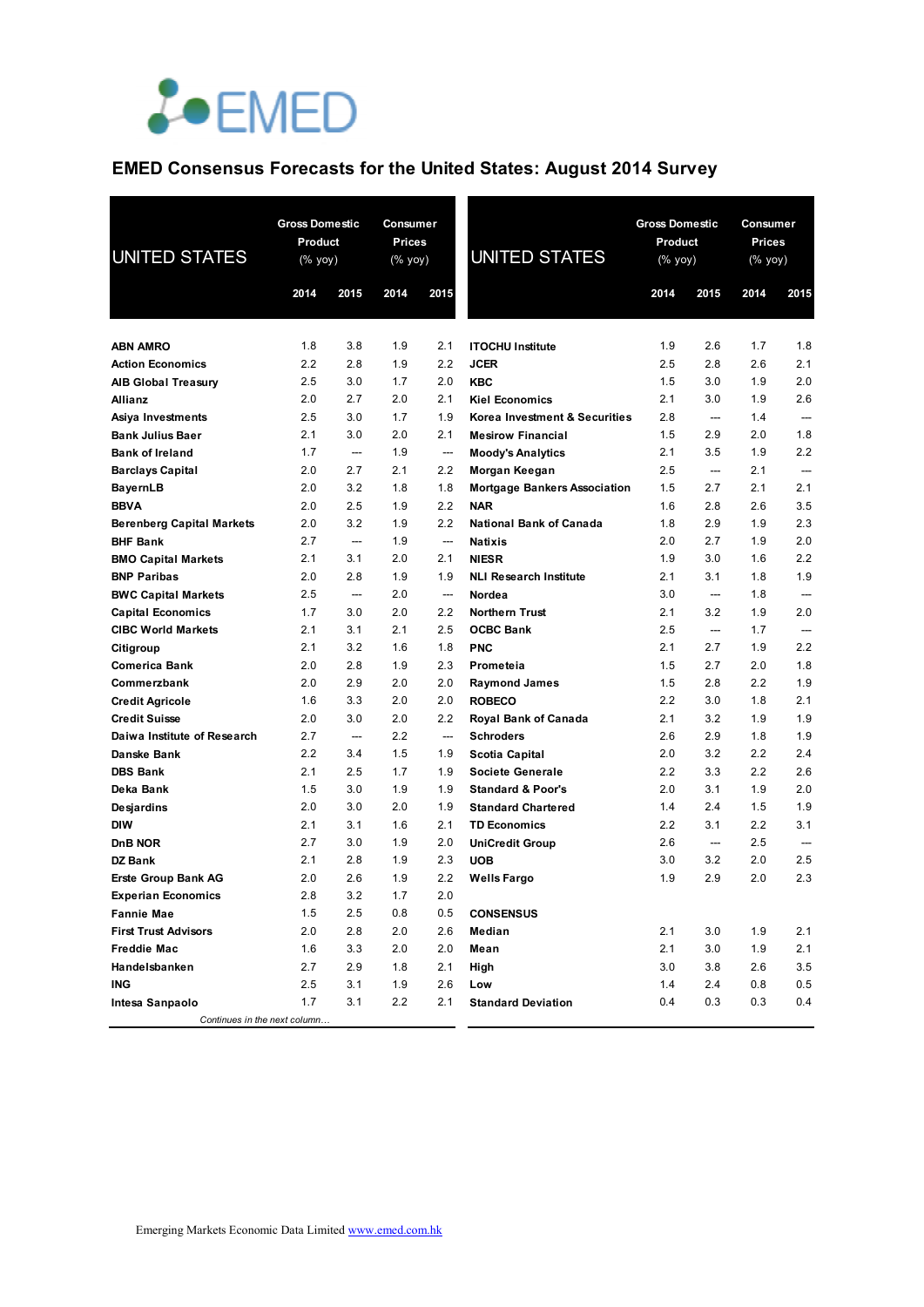

# **EMED Consensus Forecasts for the Euro Area: August 2014 Survey**

| <b>EURO AREA</b>                     | <b>Gross Domestic</b><br>Product<br>$(% \mathsf{Y}^{\prime }\mathsf{Y}^{\prime }\mathsf{Y}^{\prime })$ |                          | Consumer<br>Prices<br>(% yoy) |                          | <b>EURO AREA</b>              | <b>Gross Domestic</b><br>Product<br>(% yoy) |            | Consumer<br>Prices<br>(% yoy) |            |
|--------------------------------------|--------------------------------------------------------------------------------------------------------|--------------------------|-------------------------------|--------------------------|-------------------------------|---------------------------------------------|------------|-------------------------------|------------|
|                                      | 2014                                                                                                   | 2015                     | 2014                          | 2015                     |                               | 2014                                        | 2015       | 2014                          | 2015       |
|                                      |                                                                                                        |                          |                               |                          |                               |                                             |            |                               |            |
| <b>ABN AMRO</b>                      | 1.3                                                                                                    | 1.8                      | 0.6                           | 0.9                      | <b>ING</b>                    | 1.0                                         | 1.4        | 0.9                           | 1.4        |
| <b>Action Economics</b>              | 1.2                                                                                                    | 1.6                      | 0.9                           | 1.3                      | Intesa Sanpaolo               | 1.1                                         | 1.4        | 0.6                           | 1.1        |
| <b>AIB Global Treasury</b>           | 1.1                                                                                                    | 1.5                      | 0.9                           | 1.3                      | <b>KBC</b>                    | 1.1                                         | 1.7        | 0.6                           | 1.2        |
| <b>Allianz</b>                       | 1.2                                                                                                    | 1.5                      | 0.8                           | 1.5                      | <b>Kiel Economics</b>         | 1.0                                         | 1.7        | 0.8                           | 1.5        |
| Asiya Investments                    | 0.4                                                                                                    | 1.0                      | 0.8                           | 1.2                      | Korea Investment & Securities | 1.2                                         | ---        | 0.9                           |            |
| <b>Bank Julius Baer</b>              | 0.9                                                                                                    | 1.3                      | 0.6                           | 1.0                      | <b>Mizuho Securities</b>      | 1.0                                         | 1.3        | 0.7                           | 0.9        |
| <b>Bank of Ireland</b>               | 1.1                                                                                                    | ---                      | 0.9                           | $\qquad \qquad \cdots$   | Monte Dei Paschi Di Siena     | 1.0                                         | 1.6        | 0.7                           | 1.2        |
| <b>Barclays Capital</b>              | 0.9                                                                                                    | 1.4                      | 0.5                           | 0.8                      | <b>Natixis</b>                | 0.9                                         | 1.2        | 0.6                           | 1.0        |
| <b>BayernLB</b>                      | 1.1                                                                                                    | 1.1                      | 0.6                           | 1.1                      | <b>NIESR</b>                  | 1.0                                         | 1.8        | 0.7                           | 1.0        |
| <b>BBVA</b>                          | 1.1                                                                                                    | 1.9                      | 0.6                           | 1.1                      | <b>NLI Research Institute</b> | 1.1                                         | 1.5        | 0.7                           | 1.1        |
| <b>Berenberg Capital Markets</b>     | 1.0                                                                                                    | 1.6                      | 0.6                           | 1.0                      | Nordea                        | 1.0                                         | ---        | 1.0                           | ---        |
| <b>BHF Bank</b>                      | 1.0                                                                                                    | $\overline{\phantom{a}}$ | 1.8                           | $\overline{\phantom{0}}$ | <b>OCBC Bank</b>              | 1.5                                         | ---        | 0.7                           |            |
| <b>BMO Capital Markets</b>           | 0.8                                                                                                    | 1.2                      | 0.6                           | 1.0                      | Prometeia                     | 0.9                                         | 1.3        | 0.7                           | 1.2        |
| <b>BNP Paribas</b>                   | 1.0                                                                                                    | 1.9                      | 0.6                           | 1.1                      | <b>ROBECO</b>                 | 1.1                                         | 1.5        | 0.7                           | 1.2        |
| <b>BWC Capital Markets</b>           | 0.8                                                                                                    | ---                      | 1.7                           | ---                      | Royal Bank of Canada          | 1.0                                         | 1.2        | 0.6                           | 0.9        |
| <b>Capital Economics</b>             | 1.0                                                                                                    | 1.5                      | 0.5                           | 0.5                      | <b>Schroders</b>              | 1.0                                         | 1.4        | 0.9                           | 1.2        |
| <b>CIBC World Markets</b>            | 1.2                                                                                                    | ---                      | 2.2                           | ---                      | Scotia Capital                | 1.1                                         | 1.4        | 0.7                           | 1.1        |
| Citigroup                            | 1.1                                                                                                    | 1.7                      | 0.5                           | 0.9                      | Societe Generale              | 1.0                                         | 1.3        | 0.8                           | 1.2        |
| Commerzbank                          | 0.9                                                                                                    | 1.2                      | 0.7                           | 1.1                      | <b>Standard &amp; Poor's</b>  | 1.0                                         | 1.4        | 0.9                           | 1.1        |
| <b>Credit Agricole</b>               | 1.0                                                                                                    | 1.5                      | 0.9                           | 1.3                      | <b>Standard Chartered</b>     | 1.3                                         | 2.1        | 0.5                           | 1.1        |
| <b>Credit Suisse</b>                 | 0.9                                                                                                    | 2.2                      | 0.5                           | 1.0                      | <b>TD Economics</b>           | 1.1                                         | 1.9        | 0.6                           | 1.1        |
| <b>Danske Bank</b>                   | 1.1                                                                                                    | 1.9                      | 0.6                           | 1.0                      | <b>UniCredit Group</b>        | 1.2                                         | ---        | 1.8                           | ---        |
| <b>DBS Bank</b>                      | 0.9                                                                                                    | 1.1                      | 0.7                           | 1.1                      | <b>UOB</b>                    | 1.0                                         | 1.4        | 0.7                           | 1.3        |
| Deka Bank                            | 1.1                                                                                                    | 1.5                      | 0.7                           | 1.2                      | <b>Wells Fargo</b>            | 1.1                                         | 1.8        | 0.5                           | 1.1        |
| <b>DIW</b>                           | 0.9                                                                                                    | 1.4                      | 0.7                           | 1.1                      |                               |                                             |            |                               |            |
| <b>DnB NOR</b>                       | 1.2                                                                                                    | 1.5                      | 1.2                           | 1.5                      |                               |                                             |            |                               |            |
| DZ Bank                              | 1.0                                                                                                    | 1.4                      | 0.6                           | 1.3                      | <b>CONSENSUS</b>              |                                             |            |                               |            |
| <b>Erste Group Bank AG</b>           | 1.1                                                                                                    | 1.5                      | 0.7                           | 1.1                      | Median                        | 1.0                                         | 1.5        | 0.7                           | 1.1        |
| <b>ETLA</b>                          | 1.2                                                                                                    | 1.5                      | 0.7                           | 1.2                      | Mean                          | 1.1                                         | 1.5        | 0.8                           | 1.1        |
| <b>EUROFER</b><br><b>Freddie Mac</b> | 1.3<br>1.5                                                                                             | 1.8<br>---               | 1.3<br>1.9                    | 1.6<br>---               | High<br>Low                   | 1.5<br>0.4                                  | 2.2<br>1.0 | 2.2<br>0.5                    | 1.7<br>0.5 |
| Handelsbanken                        | 1.0                                                                                                    | 1.1                      | 1.6                           | 1.7                      | <b>Standard Deviation</b>     | 0.2                                         | 0.3        | 0.4                           | 0.2        |
| Continues in the next column         |                                                                                                        |                          |                               |                          |                               |                                             |            |                               |            |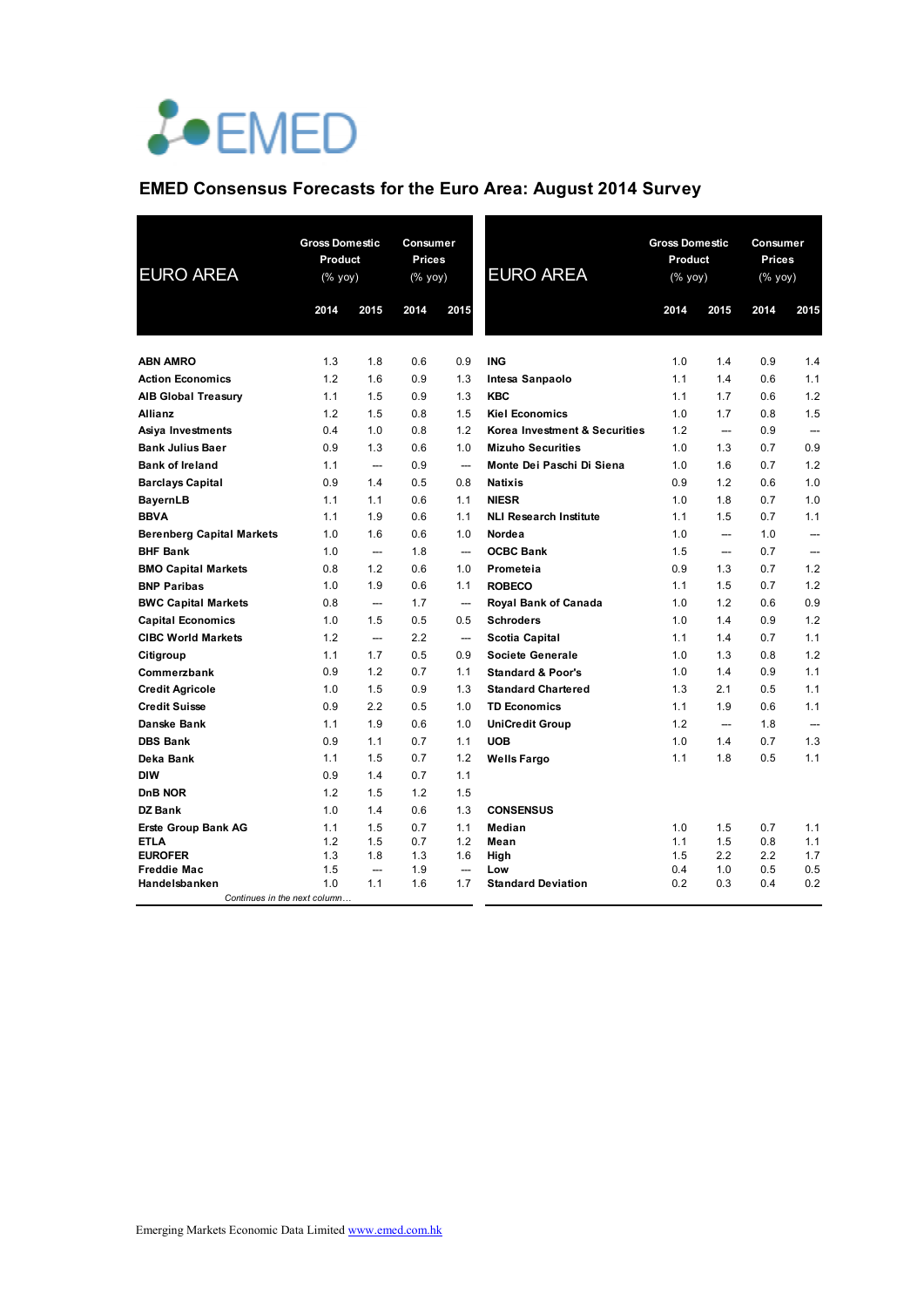

## **EMED Consensus Forecasts for Japan: August 2014 Survey**

| <b>JAPAN</b>                     | <b>Gross Domestic</b><br>Product<br>(% yoy) |                          | Consumer<br><b>Prices</b><br>(% yoy) |                          |                               | <b>JAPAN</b> | <b>Gross Domestic</b><br>Product<br>(% yoy) |      | Consumer<br>Prices<br>(% yoy) |  |
|----------------------------------|---------------------------------------------|--------------------------|--------------------------------------|--------------------------|-------------------------------|--------------|---------------------------------------------|------|-------------------------------|--|
|                                  | 2014                                        | 2015                     | 2014                                 | 2015                     |                               | 2014         | 2015                                        | 2014 | 2015                          |  |
|                                  |                                             |                          |                                      |                          |                               |              |                                             |      |                               |  |
| <b>ABN AMRO</b>                  | 1.5                                         | 1.4                      | 2.5                                  | 1.7                      | Intesa Sanpaolo               | 1.3          | 1.3                                         | 2.6  | 1.5                           |  |
| <b>Action Economics</b>          | 1.7                                         | 1.3                      | 2.6                                  | 1.7                      | <b>ITOCHU Institute</b>       | 1.2          | 1.2                                         | 2.9  | 2.0                           |  |
| <b>AIB Global Treasury</b>       | 1.5                                         | 1.5                      | 2.2                                  | 1.7                      | <b>JCER</b>                   | 0.7          | 1.1                                         | 2.9  | 1.1                           |  |
| Allianz                          | 1.2                                         | 1.2                      | 2.8                                  | 1.9                      | <b>KBC</b>                    | 1.4          | 1.3                                         | 2.3  | 1.8                           |  |
| Asiya Investments                | 1.4                                         | 1.1                      | 2.7                                  | 1.5                      | <b>Kiel Economics</b>         | 1.4          | 1.0                                         | 2.7  | 1.8                           |  |
| <b>Bank Julius Baer</b>          | 1.7                                         | 1.3                      | 2.4                                  | 1.2                      | Korea Investment & Securities | 1.4          | $\overline{\phantom{a}}$                    | 2.8  |                               |  |
| Bank of Tokyo-Mitsubishi UFJ     | 1.2                                         | 1.5                      | 2.9                                  | 1.9                      | <b>Mizuho Securities</b>      | 1.1          | 1.5                                         | 3.1  | 1.6                           |  |
| <b>Barclays Capital</b>          | 1.2                                         | 1.3                      | 2.8                                  | 2.4                      | <b>Moody's Analytics</b>      | 1.6          | 1.3                                         | 2.0  | 1.4                           |  |
| <b>BayernLB</b>                  | 1.5                                         | 1.2                      | 2.1                                  | 1.5                      | <b>Natixis</b>                | 1.5          | 1.0                                         | 2.5  | 1.7                           |  |
| <b>BBVA</b>                      | 1.1                                         | 1.3                      | 2.2                                  | 1.5                      | <b>NIESR</b>                  | 1.4          | 0.6                                         | 2.1  | 1.6                           |  |
| <b>Berenberg Capital Markets</b> | 2.0                                         | 1.2                      | 3.1                                  | 2.1                      | <b>NLI Research Institute</b> | 1.2          | 0.9                                         | 2.7  | 1.6                           |  |
| <b>BHF Bank</b>                  | 2.1                                         | $\overline{\phantom{a}}$ | 0.8                                  | $\overline{\phantom{a}}$ | Nordea                        | 1.4          | $\overline{a}$                              | 2.3  | $---$                         |  |
| <b>BMO Capital Markets</b>       | 1.2                                         | 1.1                      | 2.8                                  | 1.8                      | <b>OCBC Bank</b>              | 1.4          | $\overline{\phantom{a}}$                    | 2.7  | ---                           |  |
| <b>BNP Paribas</b>               | 1.2                                         | 0.8                      | 2.8                                  | 1.9                      | Prometeia                     | 1.7          | 1.8                                         | 2.8  | 2.2                           |  |
| <b>BWC Capital Markets</b>       | 1.6                                         | ---                      | 1.7                                  | ---                      | <b>ROBECO</b>                 | 1.5          | 1.2                                         | 2.7  | 2.1                           |  |
| <b>Capital Economics</b>         | 1.8                                         | 1.1                      | 2.7                                  | 1.6                      | <b>Royal Bank of Scotland</b> | 1.1          |                                             | 3.1  |                               |  |
| <b>CIBC World Markets</b>        | 2.0                                         |                          | 1.2                                  | $\overline{\phantom{a}}$ | <b>Schroders</b>              | 1.2          | 1.0                                         | 2.0  | 1.6                           |  |
| Citigroup                        | 1.4                                         | 0.9                      | 2.8                                  | 1.7                      | Scotia Capital                | 1.6          | 1.2                                         | 2.3  | 1.9                           |  |
| Commerzbank                      | 1.3                                         | 1.3                      | 2.8                                  | 1.5                      | <b>Societe Generale</b>       | 1.3          | 1.7                                         | 2.6  | 2.0                           |  |
| <b>Credit Agricole</b>           | 1.5                                         | 0.7                      | 2.5                                  | 1.8                      | <b>Standard &amp; Poor's</b>  | 1.3          | 1.2                                         | 2.4  | 1.8                           |  |
| <b>Credit Suisse</b>             | 1.3                                         | 0.7                      | 2.5                                  | 0.8                      | <b>Standard Chartered</b>     | 1.4          | 1.3                                         | 2.8  | 1.6                           |  |
| Daiwa Institute of Research      | 1.1                                         | 1.5                      | 3.1                                  | 1.9                      | <b>TD Economics</b>           | 1.3          | 1.2                                         | 2.7  | 1.7                           |  |
| Danske Bank                      | 1.7                                         | 1.1                      | 2.7                                  | 2.1                      | <b>UOB</b>                    | 2.1          | 2.0                                         | 2.8  | 1.5                           |  |
| <b>DBS Bank</b>                  | 1.4                                         | 1.0                      | 2.4                                  | 1.0                      | <b>Wells Fargo</b>            | 1.3          | 1.6                                         | 2.9  | 1.9                           |  |
| Deka Bank                        | 1.2                                         | 0.8                      | 2.9                                  | 2.1                      |                               |              |                                             |      |                               |  |
| <b>DIW</b>                       | 1.6                                         | 1.6                      | 1.0                                  | 0.4                      |                               |              |                                             |      |                               |  |
| DnB NOR                          | 1.3                                         | 0.7                      | 2.4                                  | 1.6                      | <b>CONSENSUS</b>              |              |                                             |      |                               |  |
| DZ Bank                          | 1.6                                         | 1.5                      | 2.7                                  | 1.9                      | Median                        | 1.4          | 1.2                                         | 2.7  | 1.7                           |  |
| <b>Erste Group Bank AG</b>       | 1.4                                         | 1.0                      | 2.8                                  | 1.7                      | Mean                          | 1.4          | 1.2                                         | 2.5  | 1.7                           |  |
| <b>Experian Economics</b>        | 1.4                                         | 1.3                      | 2.4                                  | 1.6                      | High                          | 2.1          | 2.0                                         | 3.1  | 2.4                           |  |
| <b>Freddie Mac</b>               | 0.7                                         | $\overline{\phantom{a}}$ | 0.2                                  | $\overline{\phantom{a}}$ | Low                           | 0.7          | 0.6                                         | 0.2  | 0.4                           |  |
| <b>ING</b>                       | 1.9                                         | 0.9                      | 2.7                                  | 1.7                      | <b>Standard Deviation</b>     | 0.3          | 0.3                                         | 0.6  | 0.4                           |  |
| Continues in the next column     |                                             |                          |                                      |                          |                               |              |                                             |      |                               |  |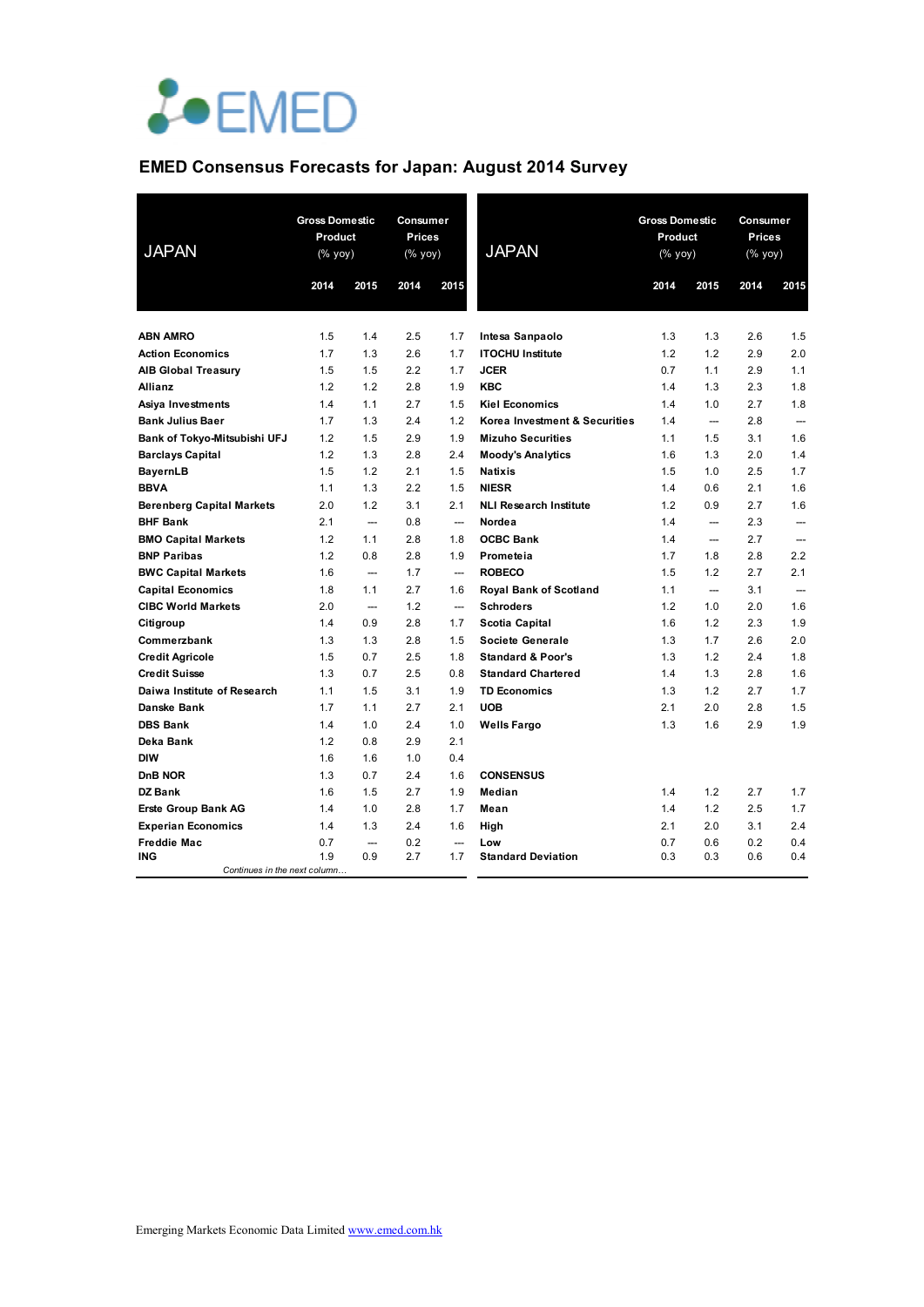

# **EMED Consensus Forecasts for China: August 2014 Survey**

| <b>CHINA</b>                     | <b>Gross Domestic</b><br>Product<br>(% yoy) |                        | Consumer<br>Prices<br>(% yoy) |                        | <b>CHINA</b>                  |      | <b>Gross Domestic</b><br>Product<br>(% yoy) |      | Consumer<br><b>Prices</b><br>(% yoy) |
|----------------------------------|---------------------------------------------|------------------------|-------------------------------|------------------------|-------------------------------|------|---------------------------------------------|------|--------------------------------------|
|                                  | 2014                                        | 2015                   | 2014                          | 2015                   |                               | 2014 | 2015                                        | 2014 | 2015                                 |
|                                  |                                             |                        |                               |                        |                               |      |                                             |      |                                      |
| <b>ABN AMRO</b>                  | 7.5                                         | 7.0                    | 2.5                           | 2.8                    | <b>ING</b>                    | 7.5  | 7.5                                         | 2.3  | 2.3                                  |
| <b>Action Economics</b>          | 7.3                                         | 7.4                    | 3.0                           | 3.1                    | Intesa Sanpaolo               | 7.3  | 7.1                                         | 2.3  | 2.6                                  |
| Allianz                          | 7.4                                         | 7.2                    | 2.5                           | 2.7                    | JP Morgan                     | 7.2  | ---                                         | 2.2  | ---                                  |
| ANZ                              | 8.1                                         | ---                    | 4.0                           | ---                    | <b>KBC</b>                    | 7.5  | 7.0                                         | 2.9  | 3.0                                  |
| Asiya Investments                | 7.1                                         | 6.8                    | 2.6                           | 2.8                    | <b>Kiel Economics</b>         | 7.2  | 7.0                                         | 2.5  | 3.0                                  |
| <b>Bank Julius Baer</b>          | 7.3                                         | 6.9                    | 2.4                           | 2.5                    | Korea Investment & Securities | 7.5  | $\overline{\phantom{a}}$                    | 3.0  |                                      |
| <b>Bank of East Asia</b>         | 7.5                                         | 7.3                    | 2.5                           | 3.0                    | <b>Moody's Analytics</b>      | 7.4  | 7.5                                         | 2.6  | 3.4                                  |
| <b>Barclays Capital</b>          | 7.4                                         | 6.9                    | 2.6                           | 3.0                    | <b>Natixis</b>                | 7.5  | 7.3                                         | 2.5  | 3.1                                  |
| <b>BBVA</b>                      | 7.2                                         | 7.0                    | 2.6                           | 3.3                    | <b>NIESR</b>                  | 7.4  | 7.2                                         | 2.3  | 2.9                                  |
| <b>Berenberg Capital Markets</b> | 7.3                                         | 7.2                    | 2.4                           | 3.0                    | <b>NLI Research Institute</b> | 7.4  | 7.2                                         | 2.2  | 3.1                                  |
| <b>BMO Capital Markets</b>       | 7.5                                         | 7.3                    | 2.4                           | 3.0                    | Nordea                        | 7.4  | --                                          | 3.5  | ---                                  |
| <b>BNP Paribas</b>               | 7.3                                         | 6.8                    | 2.1                           | 2.6                    | <b>OCBC Bank</b>              | 7.5  | $\overline{\phantom{a}}$                    | 3.1  | ---                                  |
| <b>BWC Capital Markets</b>       | 7.2                                         | ---                    | 3.3                           | ---                    | Renaissance Capital           | 7.0  | --                                          | 2.5  | ---                                  |
| <b>Capital Economics</b>         | 7.3                                         | 7.0                    | 2.6                           | 3.0                    | <b>ROBECO</b>                 | 7.4  | 7.2                                         | 2.5  | 3.0                                  |
| <b>CICC</b>                      | 7.3                                         | 7.0                    | 2.5                           | 2.6                    | <b>Royal Bank of Scotland</b> | 7.6  | 8.1                                         | 2.2  | 3.2                                  |
| Citigroup                        | 7.5                                         | 7.1                    | 2.3                           | 2.6                    | <b>Schroders</b>              | 7.1  | 6.8                                         | 2.7  | 3.1                                  |
| Commerzbank                      | 7.3                                         | 6.8                    | 2.6                           | 3.0                    | Scotia Capital                | 7.4  | 7.2                                         | 2.6  | 3.1                                  |
| <b>Credit Agricole</b>           | 7.4                                         | 7.0                    | 2.3                           | 3.5                    | Societe Generale              | 7.3  | 6.8                                         | 2.6  | 2.9                                  |
| <b>Credit Suisse</b>             | 7.3                                         | 7.8                    | 2.7                           | 3.5                    | <b>Standard &amp; Poor's</b>  | 7.4  | 7.2                                         | 3.0  | 3.0                                  |
| Daiwa Institute of Research      | 7.2                                         | 6.9                    | 2.4                           | 2.3                    | <b>Standard Chartered</b>     | 7.4  | 7.0                                         | 2.3  | 3.0                                  |
| Danske Bank                      | 7.5                                         | 7.3                    | 2.6                           | 3.1                    | <b>UniCredit Group</b>        | 8.0  | $\overline{\phantom{a}}$                    | 3.5  | ---                                  |
| <b>DBS Bank</b>                  | 7.5                                         | 7.5                    | 2.7                           | 3.2                    | <b>UOB</b>                    | 7.3  | 7.3                                         | 3.1  | 3.0                                  |
| Deka Bank                        | 7.4                                         | 7.4                    | 2.3                           | 2.7                    | <b>Wells Fargo</b>            | 7.3  | 7.0                                         | 2.3  | 2.6                                  |
| <b>DIW</b>                       | 7.2                                         | 7.1                    | 3.1                           | 2.8                    |                               |      |                                             |      |                                      |
| D <sub>n</sub> B NOR             | 7.3                                         | 7.2                    | 3.0                           | 3.5                    |                               |      |                                             |      |                                      |
| DZ Bank                          | 7.3                                         | 7.2                    | 2.4                           | 3.4                    | <b>CONSENSUS</b>              |      |                                             |      |                                      |
| <b>Erste Group Bank AG</b>       | 7.5                                         | 7.3                    | 3.0                           | 3.0                    | Median                        | 7.4  | 7.2                                         | 2.6  | 3.0                                  |
| <b>Experian Economics</b>        | 7.5                                         | 7.5                    | 3.1                           | 3.3                    | Mean                          | 7.4  | 7.2                                         | 2.7  | 3.0                                  |
| <b>Freddie Mac</b>               | 7.8                                         | $\qquad \qquad \cdots$ | 4.2                           | $\qquad \qquad \cdots$ | High                          | 8.1  | 8.1                                         | 4.2  | 3.5                                  |
| Handelsbanken                    | 7.3                                         | 7.0                    | 3.2                           | $\qquad \qquad \cdots$ | Low                           | 7.0  | 6.8                                         | 2.1  | 2.3                                  |
| <b>ICBC</b> International        | 7.4                                         | 7.3                    | 2.5                           | 3.1                    | <b>Standard Deviation</b>     | 0.2  | 0.3                                         | 0.4  | 0.3                                  |
| Continues in the next column     |                                             |                        |                               |                        |                               |      |                                             |      |                                      |